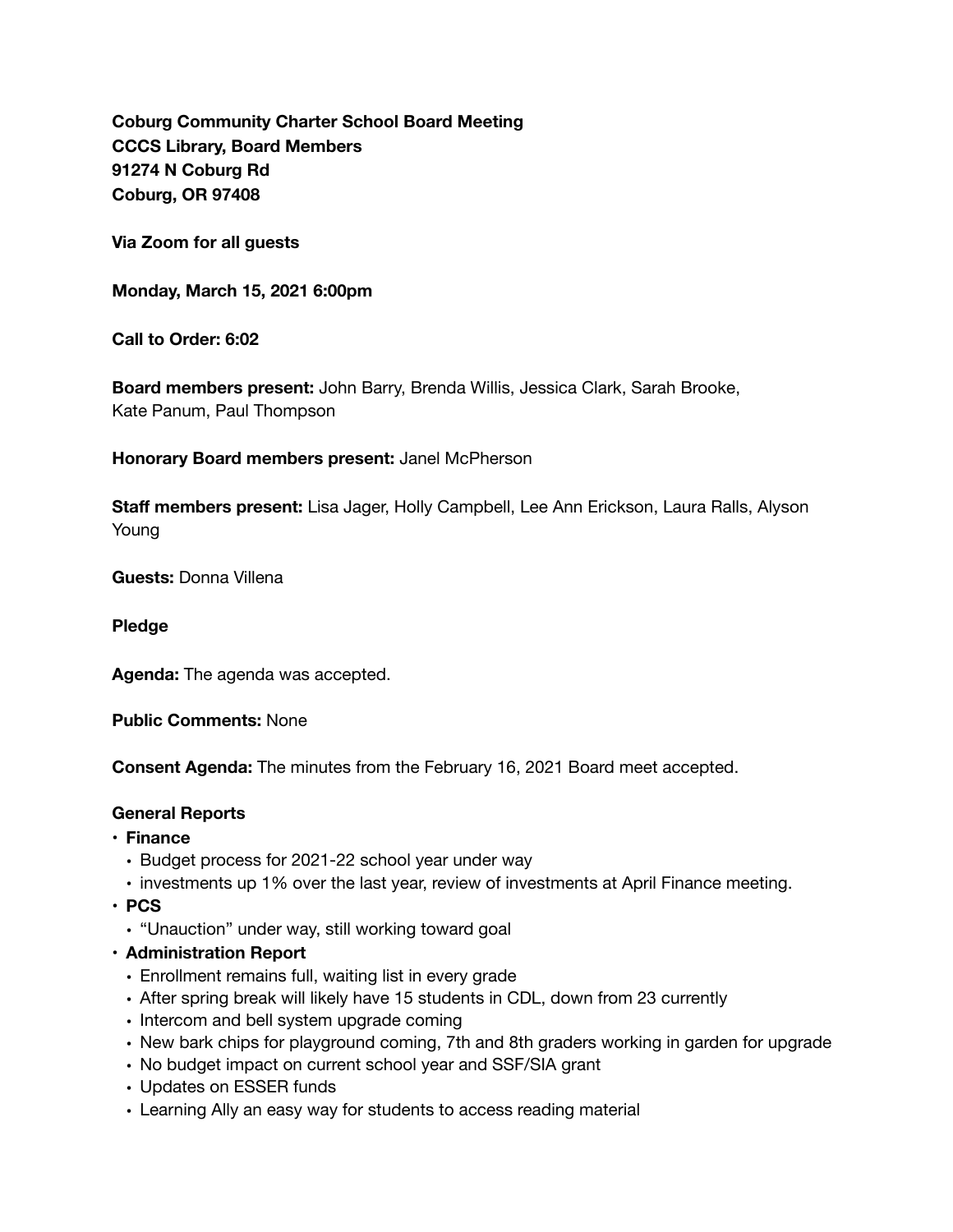- Starting to gather feedback from staff on CDL tools used with next year in mind
- State testing still up in the air at this point, if it does happen will likely be a shortened window
- PBIS booster about 'respecting your bubble'

## **• Staff Report**

- Students adjusting to hybrid model and becoming more comfortable in classroom
- Staff working to balance CDL, in person learning, and hybrid.

### **Old Business**

### **• Review Strategic board goals**

- Goal 1: ensure CCCS has a 'HOME' for the foreseeable future
	- Unable to make contact with Kyle at 4j
	- ESSER 3 funds might be able to be used for modular classrooms
	- Before April meeting have a meeting with Admin, Board leadership and Coburg city leadership to see what the options/property are within the City of Coburg
- Goal 2: Optimize Board Governance and Structure
	- New Board member education
	- Ensuring quality members
- Goal 3: Create a sustainable fundraising model
	- No significant changes
- Goal 4: Ensure that middle school offering is competitive and enrollment is stable/quality academic program
	- No significant changes

### **• Hybrid planning through year end**

- Comparison of CCCS in person offerings and other districts in Eugene/Springfield area
- Discussion about ways to get students into the building full day and challenges
- Planning for the hybrid model as is for the rest of the 2020-21 school year. Discussion about needed support.

#### **New Business**

- **• Plans for next year and budget implications** 
	- Goal would be to have all students in building full time. Unclear what state guidelines will be at this point.
	- Finance committee has started to explore three options for next years budget:
		- Return to normal full day for all students
		- Current hybrid model
		- Full day with current COVID protocols

#### **Public Comments:** None

#### **Items for next agenda**

• Meeting with Kyle and city of Coburg leadership regarding home for CCCS within the city limits